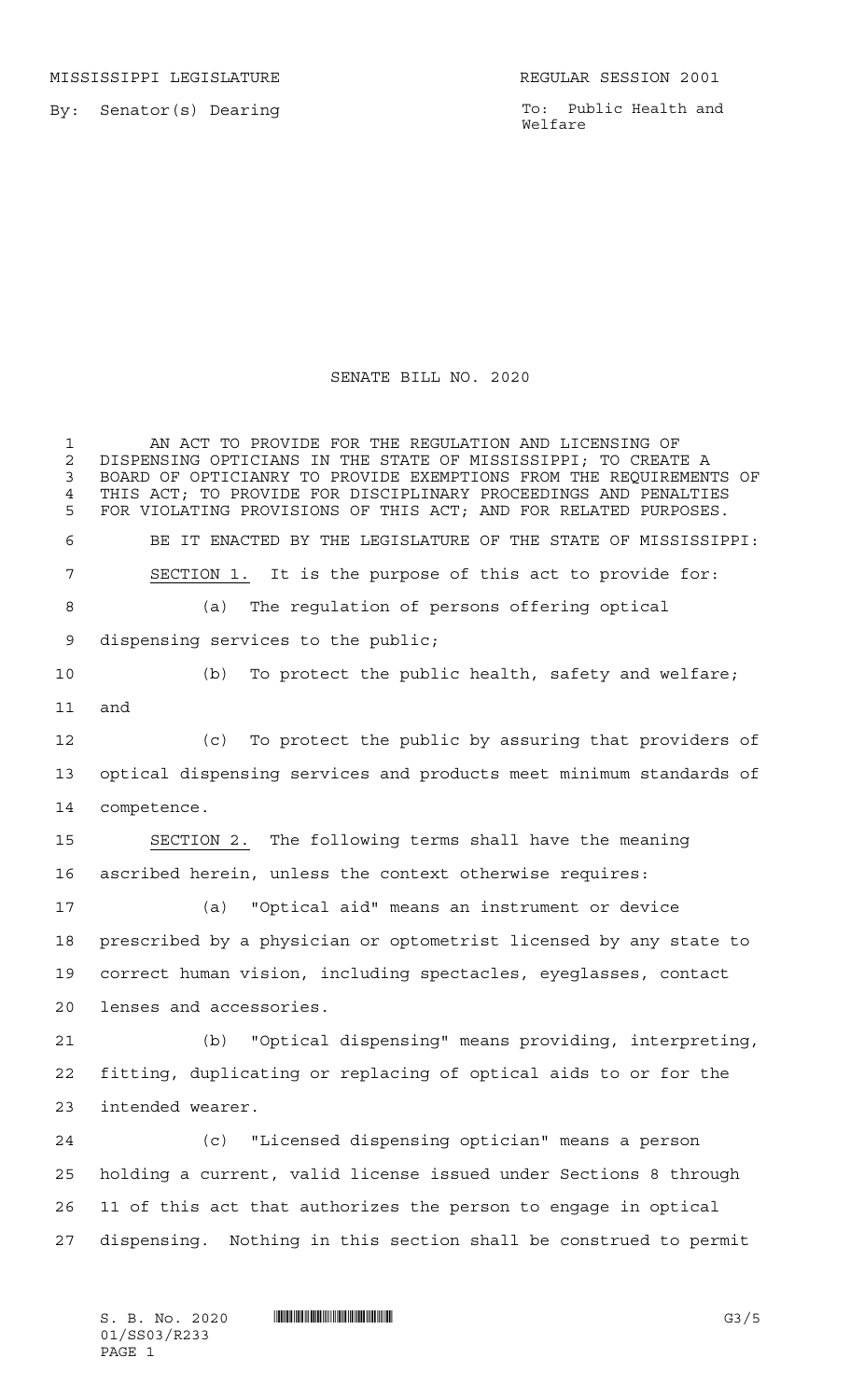a licensed dispensing optician to alter the specifications of a prescription.

 (d) "Licensed spectacle dispensing optician" means a licensed dispensing optician authorized to engage in the dispensing of optical aids other than contact lenses.

 (e) "Licensed contact lens dispensing optician" means a licensed dispensing optician authorized to engage only in the dispensing of contact lenses.

 (f) "Licensed spectacle-contact lens dispensing optician" means a licensed dispensing optician authorized to engage in the dispensing of any optical aid.

 (g) "Apprentice" means any person dispensing optical aids under the direct supervision of a licensed dispensing optician.

 (h) "Prescription" means the written or verbal directions or instructions as specified by a physician or optometrist licensed by any state for preparing an optical aid for a patient.

 (i) "Supervision" means the provision of direction and control through personal inspection and evaluation of work and the provision of such consultation and instruction as may be needed.

 (j) "Board" means the Mississippi Board of Opticianry. SECTION 3. Beginning one (1) year after the effective date of this section, no person shall engage in optical dispensing or hold himself out as being engaged in optical dispensing, except as authorized under Section 8 of this act, unless he has fulfilled the requirements of Sections 9 through 11 of this act and has been certified as a licensed dispensing optician by the board.

 $S. B. No. 2020$  . We say the set of  $S. B. No. 2020$  SECTION 4. (1) There is hereby created the Mississippi Board of Opticianry, consisting of the following five (5) members: (a) Three (3) dispensing opticians appointed from a list of six (6) nominees submitted by the Mississippi Association of Dispensing Opticians, one (1) of whom shall be a contact lens

```
01/SS03/R233
PAGE 2
```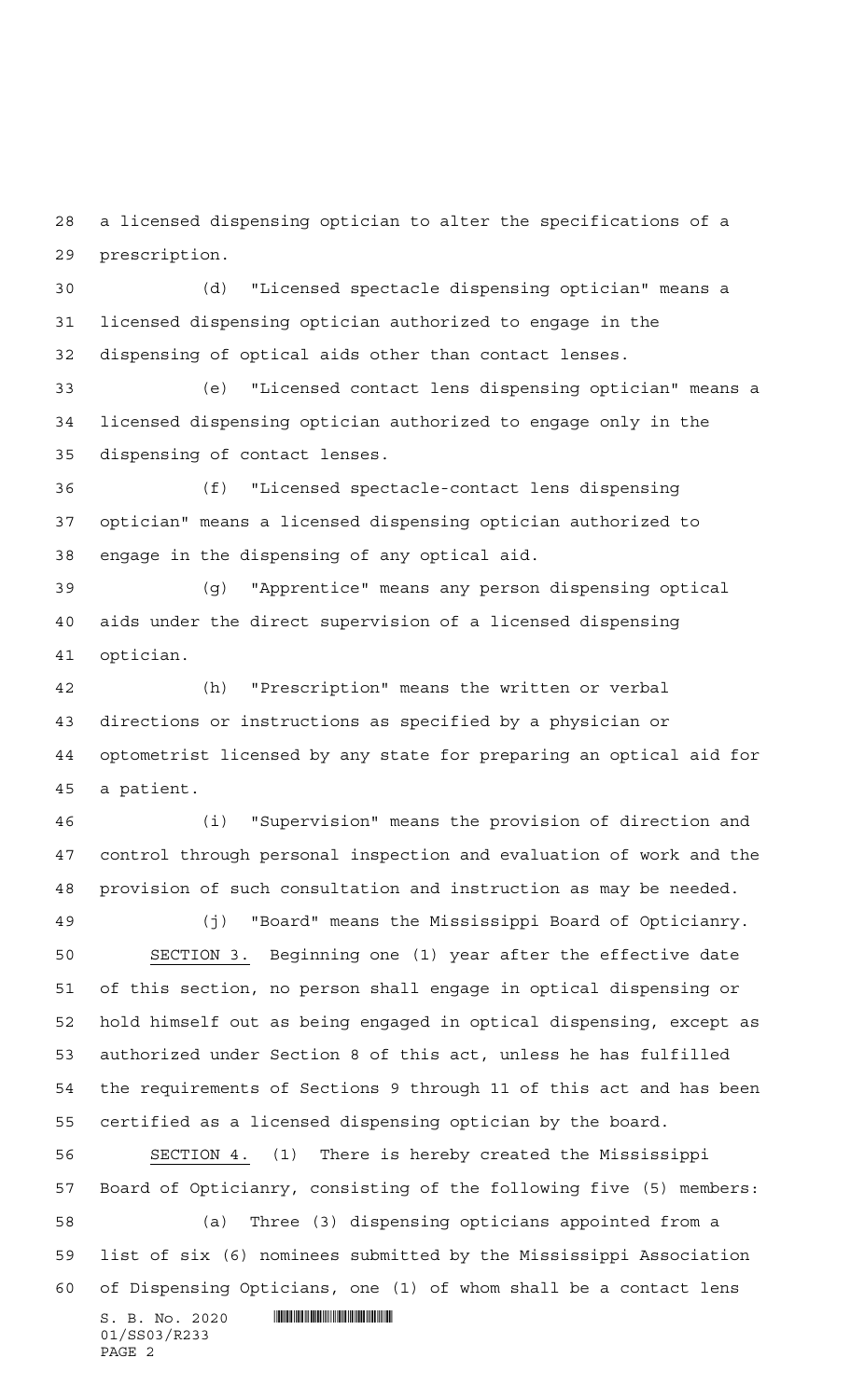dispensing optician, and two (2) of whom shall be spectacle dispensing opticians, licensed under Sections 9 through 11 of this act, except as otherwise provided in this subsection; (b) One (1) licensed optometrist; and (c) One (1) licensed ophthalmologist. The initial dispensing optician members of the board shall meet the criteria for licensure as licensed dispensing opticians specified in Section 8 of this act. (2) The Governor, with the advice and consent of the Senate, shall make initial appointments to the board in the following manner: (a) One (1) dispensing optician member, to serve for a term ending on July 1, 2002; (b) Two (2) dispensing optician members, to serve for a term ending on July 1, 2003; (c) The ophthalmologist member, to serve for a term ending July 1, 2003; and (d) The optometrist member, to serve for a term ending on July 1, 2004. Thereafter, members shall be appointed to the board for terms of five (5) years, each term ending on the same day of the same month of the year as did the term which it succeeds. Each member of the board shall hold office from the date of his appointment until the end of the term for which he was appointed, except that if a successor member has not been appointed by the end of the term, the member shall continue in office until such appointment. No member shall serve more than two (2) consecutive terms. Any vacancy occurring prior to the expiration of a member's term shall be filled in the same manner as the original appointment. A member appointed to fill a vacancy shall hold office for the remainder of the unexpired term of the predecessor member of the board.

01/SS03/R233 PAGE 3

 $S. B. No. 2020$  . And  $S. 333$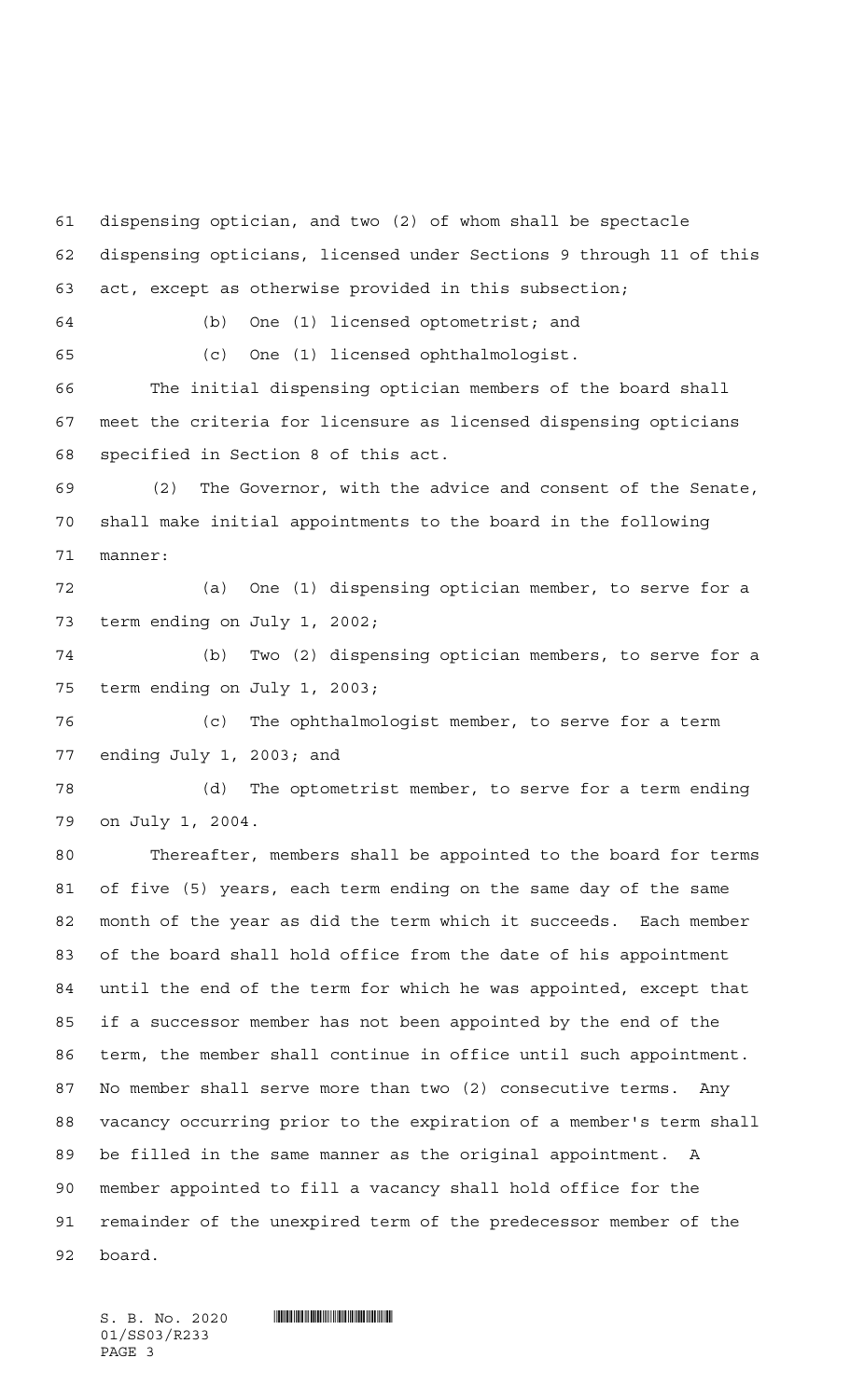SECTION 5. (1) The board shall elect a president and secretary and such other officers from its members as may be prescribed by rule of the board. The officers of the board shall hold their respective offices for a term of one (1) year.

 (2) The board members shall have authority to employ the necessary personnel to carry out the provisions of this act, and to fix their tenure of employment and compensation out of the funds paid to the board as fees, as provided in this act. The members of the board shall file a bond with the Secretary of State in the sum of not less than Ten Thousand Dollars (\$10,000.00) payable to the State of Mississippi for the faithful performance of their duties. Said bond shall be made by a surety company authorized to do business in this state, and the premium for such bond shall be paid out of the funds of the board.

 (3) The board is further authorized to maintain and pay the expenses of an office to be located in the metro area of Jackson, Mississippi.

 (4) The members of the board shall receive a per diem allowance as designated in Section 25-3-69, Mississippi Code of 1972, and shall receive reimbursement for expenses, including mileage, incurred in the performance of their duty on the board as provided in Section 25-3-41, Mississippi Code of 1972.

 (5) The board shall meet at least once in each calendar year in the metro area of Jackson. A majority of the board shall constitute a quorum for the purpose of conducting business of the board. No action of the board is valid without the concurrence of three (3) members. The board shall also meet at such additional times and in such places as are specified by rule or directed by the president, or pursuant to a written request submitted to the secretary by a majority of the board members.

 SECTION 6. It shall be the duty of the board to select a depository in the same manner or form as now provided by Section 7-9-43, Mississippi Code of 1972, and to deposit therein all funds

 $S. B. No. 2020$  . And  $S. 333$ 01/SS03/R233 PAGE 4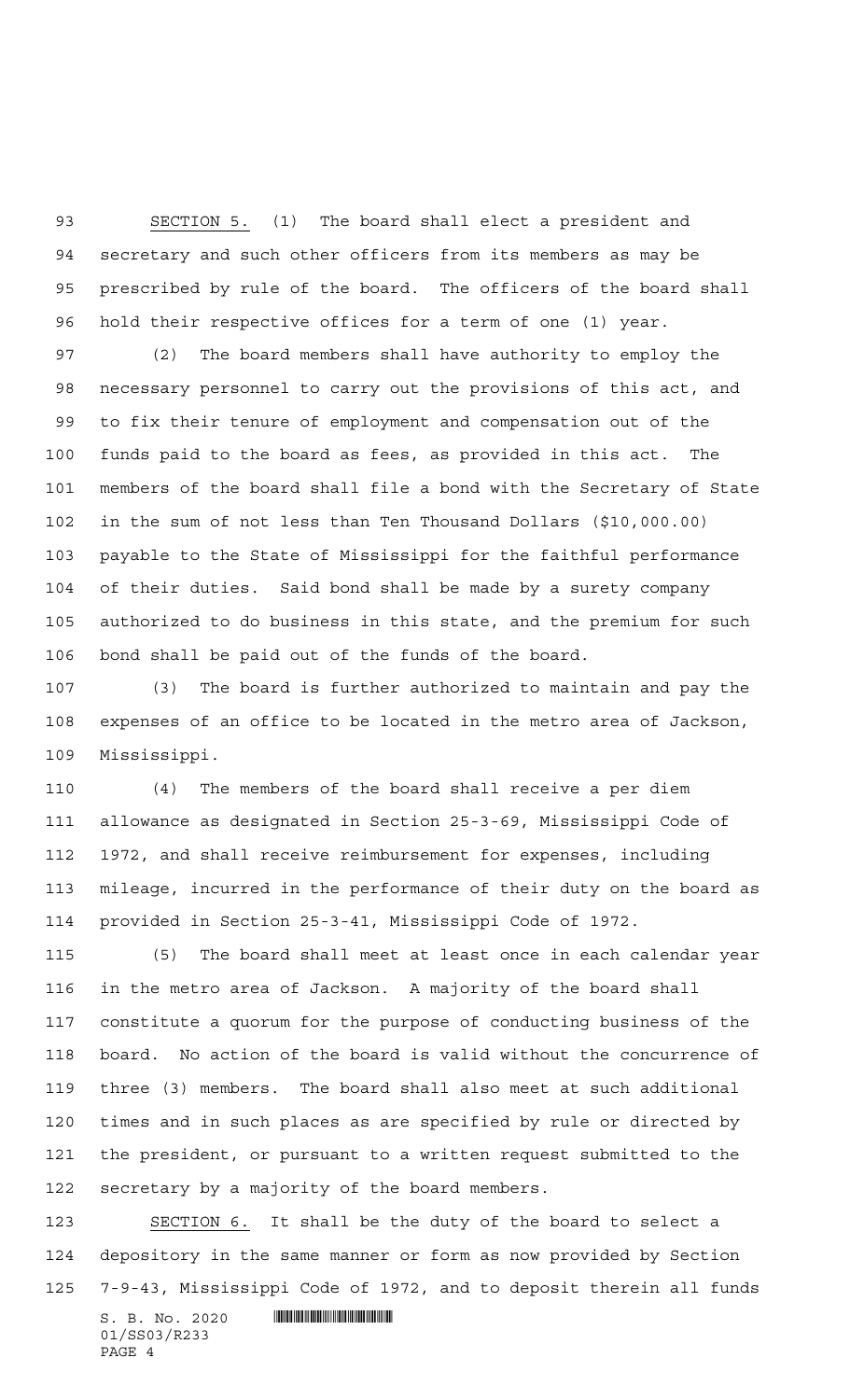collected by the board, which funds shall be subject to the requirements of Section 27-105-21, Mississippi Code of 1972. All funds deposited therein shall be disbursed on checks signed by the president and countersigned by the secretary. On or before the 15th day of March, the board shall file with the Department of Finance and Administration a report, attested by the affidavits of the president and secretary of the board, of its transactions for the preceding year, covering all receipts and disbursements and showing the balance of monies on hand. The Governor, in his discretion, shall have the power from time to time to require an audit of the accounts of the board, the same to be made by the Department of Finance and Administration upon request of the Governor. The Governor shall have the power to suspend any member of the board who shall be found deficient in any account until such time as it shall be definitely determined whether such deficiency was the result of an act of dishonesty on the part of said member.

143 SECTION 7. The board shall have the following general powers and duties:

 (a) To examine and determine the qualifications and fitness of applicants for licenses to practice optical dispensing in this state and prepare all examinations of applicants for licensure.

 (b) To issue, renew, deny, suspend or revoke licenses to practice optical dispensing in this state, or otherwise discipline licensed dispensing opticians.

 (c) To investigate alleged or suspected violations of the provisions of this act or other laws of this state pertaining to optical dispensing, and any rules and regulations adopted by the board.

 (d) To establish reasonable fees for application for examination, certificates of licensure and renewal, and other services provided by the board.

 $S. B. No. 2020$  . And  $S. 333$ 01/SS03/R233 PAGE 5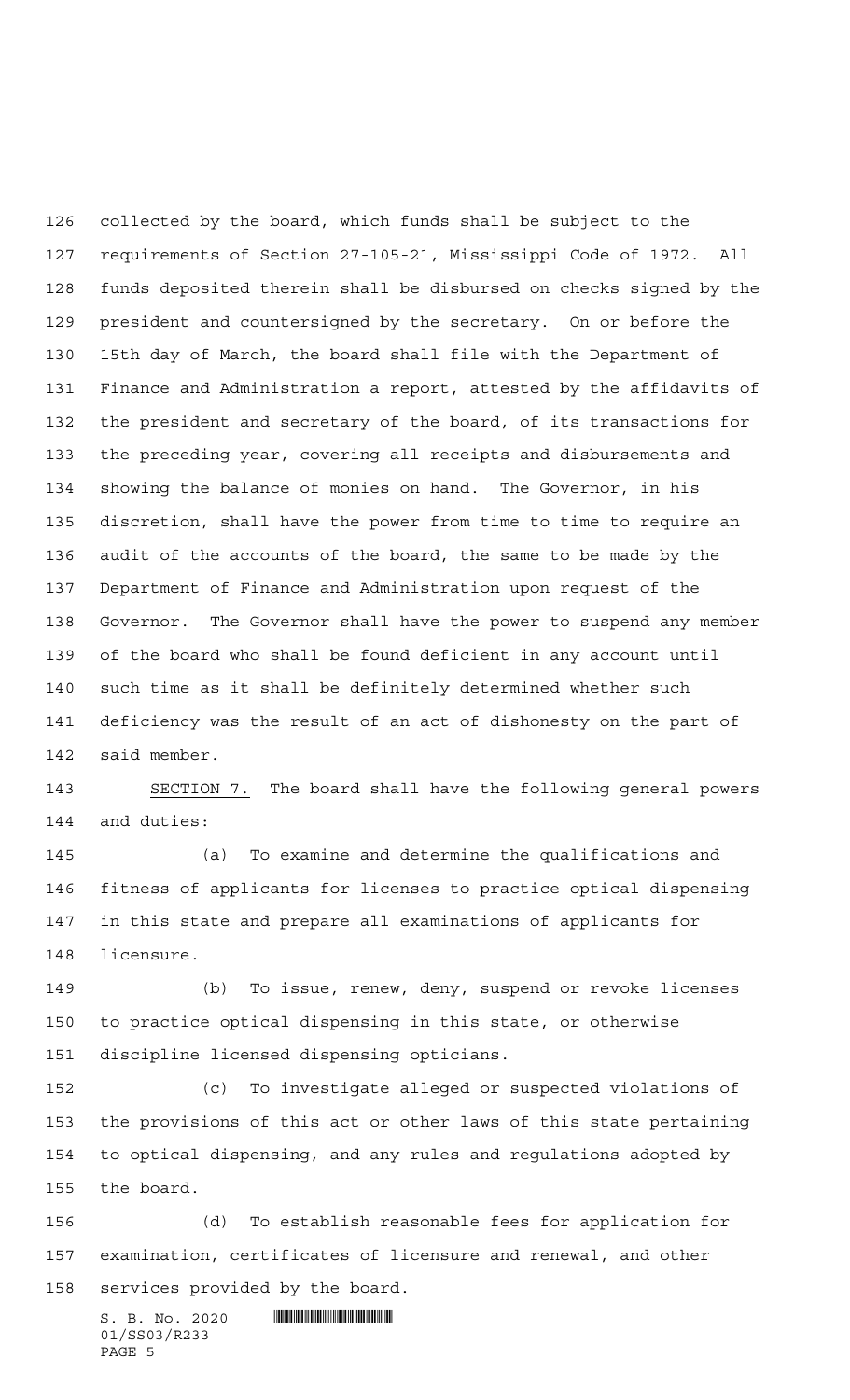(e) To adopt, amend or repeal any rules or regulations necessary to carry out the purposes of this act and the duties and responsibilities of the board, in accordance with Section 25-43-1 et seq., Mississippi Code of 1972.

 SECTION 8. (1) Within one (1) year from the effective date of this section, any person who has or is engaged in optical dispensing and who desires to continue or recommence the practice of optical dispensing without having to satisfy the requirements of Sections 9 through 11 of this act shall submit to the board a properly completed written application on an approved form accompanied by a fee of not more than Two Hundred Dollars (\$200.00). The application shall contain information sufficient to establish that the applicant:

(a) Is at least eighteen (18) years of age;

(b) Is of good moral character;

 (c) Is a graduate of an accredited high school of any state, or has received an education equivalent thereto; and

 (d) Has had at least two (2) years of optical dispensing experience as prescribed by rule of the board, and is currently certified by the American Board of Opticianry and/or is currently certified by the National Contact Lens Examiner.

 (2) If an application submitted under subsection (1) of this section establishes that the applicant meets the criteria set forth therein, the board shall license the applicant as a licensed dispensing optician of the state. Such licensee shall be designated as a spectacle dispensing optician, contact lens dispensing optician, or spectacle-contact lens dispensing optician, in accordance with the requirements of this act.

 (3) Any license issued under this section shall be renewed in accordance with Section 11 of this act.

 SECTION 9. (1) Beginning one (1) year after the effective date of this section, any person who desires to engage in optical dispensing, except as provided in Section 8 of this act, shall

 $S. B. No. 2020$  . We say the set of  $S. B. No. 2020$ 01/SS03/R233 PAGE 6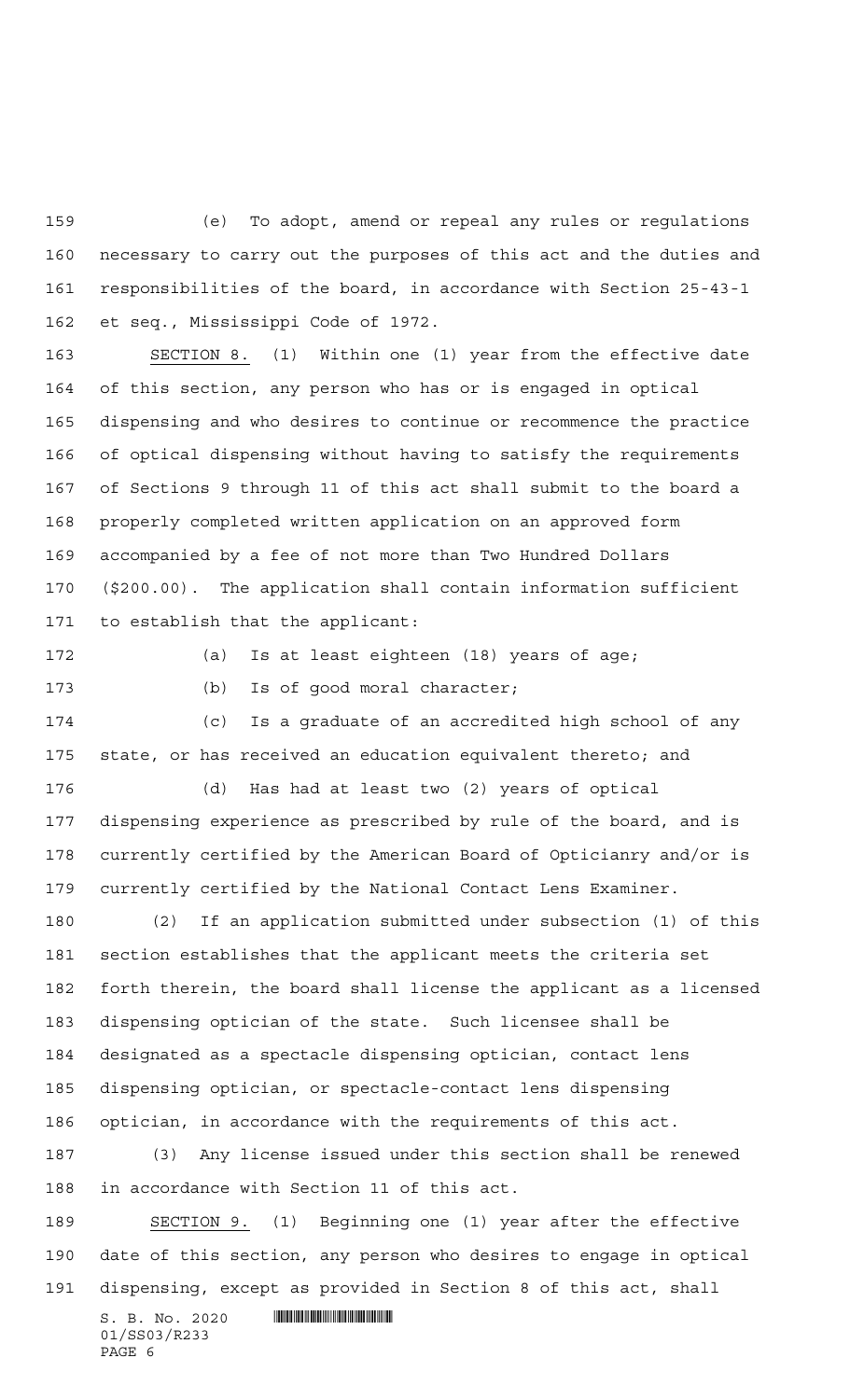file a properly completed written application for an examination, accompanied by a fee of not more than Two Hundred Dollars (\$200.00) with the board.

 No person shall be eligible to take any examination under this section, unless he is at least eighteen (18) years of age, of good moral character, and a graduate of an accredited high school of any state, or has received an education equivalent thereto.

 (2) Each person who desires to dispense optical aids shall be eligible to take the qualifying examination for such practice if, in addition to satisfying the criteria of subsection (1) of this section, he has successfully completed the following:

(a) Licensed spectacle dispensing optician:

 (i) Supervised experience by either a licensed spectacle dispensing optician, optometrist or physician engaged in the practice of ophthalmology for the two (2) years prior to application; or

 (ii) A two-year course in optical dispensing as prescribed by the board, which includes, but is not limited to, courses of study in English, mathematics, accounting, psychology, ophthalmic optics, ophthalmic dispensing and optical theory and instrumentation.

 (b) Licensed contact lens dispensing optician: two (2) years of supervised experience by either a licensed contact lens dispensing optician, optometrist or physician engaged in the practice of ophthalmology.

 (c) Licensed spectacle-contact lens dispensing optician: same as paragraphs (a) and (b) of this subsection. SECTION 10. (1) The board shall administer qualifying examinations at least twice during each calendar year in the metro area of Jackson. Every person desiring to be licensed as provided in this act, shall file with the board an application, verified by oath, setting forth the facts which entitle the applicant to examination and licensure under the provisions of this act. An

 $S. B. No. 2020$  .  $\blacksquare$ 01/SS03/R233 PAGE 7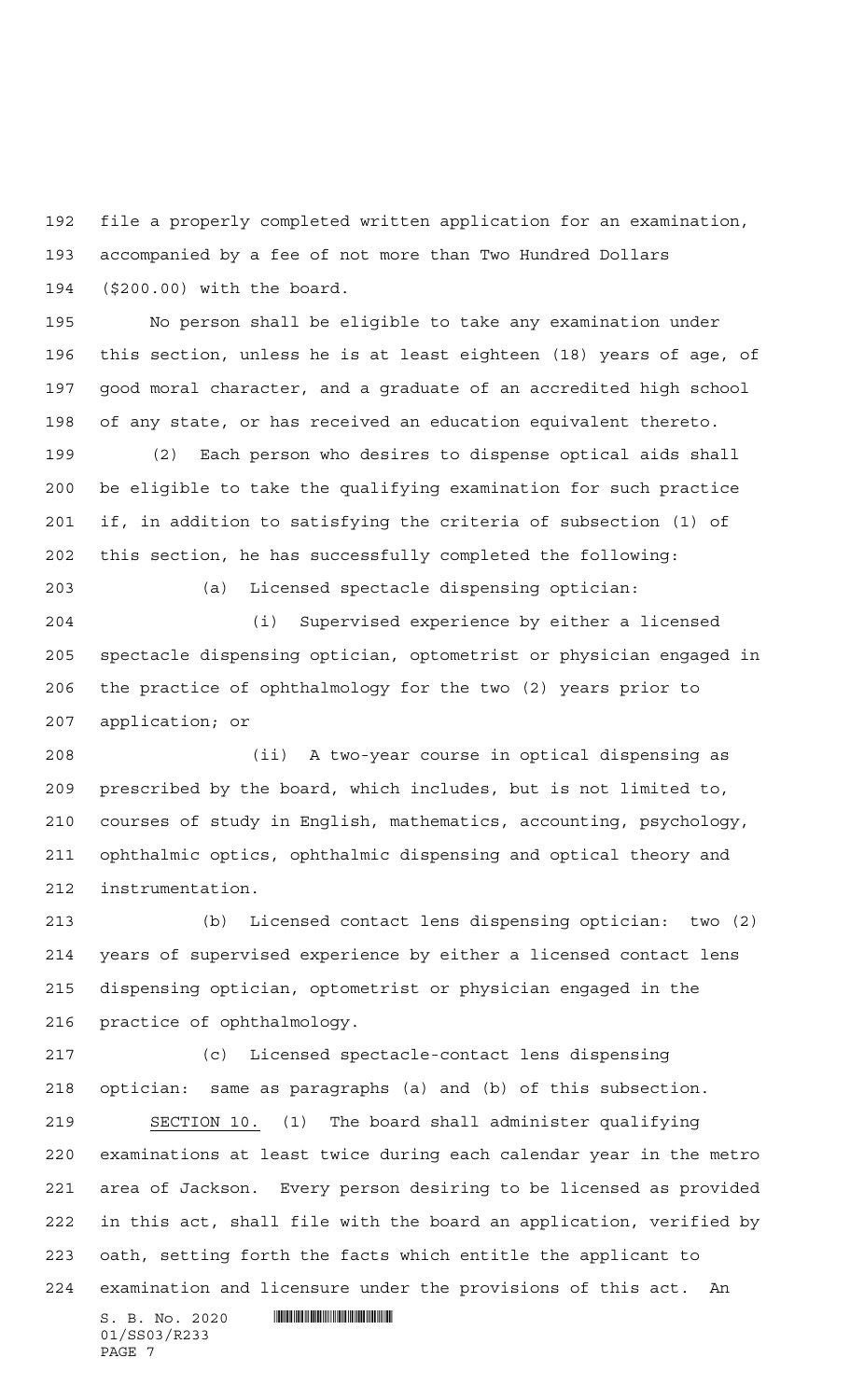applicant who fails the qualifying examination for licensure shall be eligible to take the next qualifying examination.

 (2) Each person who qualifies for licensure under this act shall receive from the board, under its seal, a certificate of licensure entitling him to practice as a licensed spectacle dispensing optician, licensed contact lens dispensing optician, or a licensed spectacle-contact lens dispensing optician.

 (3) Each licensed dispensing optician shall display his certificate of licensure in a conspicuous place in his office or place of business. A licensed dispensing optician who maintains more than one (1) office or place of business shall display a duplicate copy of such certificate at each location, and the board shall issue duplicate copies of the appropriate certificate of licensure for this purpose upon the filing of an application form therefor and the payment of a Ten Dollar (\$10.00) fee for each duplicate copy. Each such location or place of business, however, shall have a licensed dispensing optician on the premises.

 SECTION 11. (1) Each license issued under this act shall expire two (2) years after the date of its issuance, but each person holding a valid, current license under this act may apply to the board for the extension of such license. Each application for renewal shall be accompanied by a fee set by the board, not more than Two Hundred Dollars (\$200.00). The applicant shall also submit evidence of having completed a continuing education program as hereinafter defined:

 (a) Licensed spectacle dispensing opticians shall complete twelve (12) hours of continuing education in spectacle dispensing, approved by the board, during the two-year licensure period.

 (b) Licensed contact lens dispensing opticians shall complete twelve (12) hours of continuing education in contact lens dispensing, approved by the board, during the two-year licensure

period.

 $S. B. No. 2020$  . And  $S. 333$ 01/SS03/R233 PAGE 8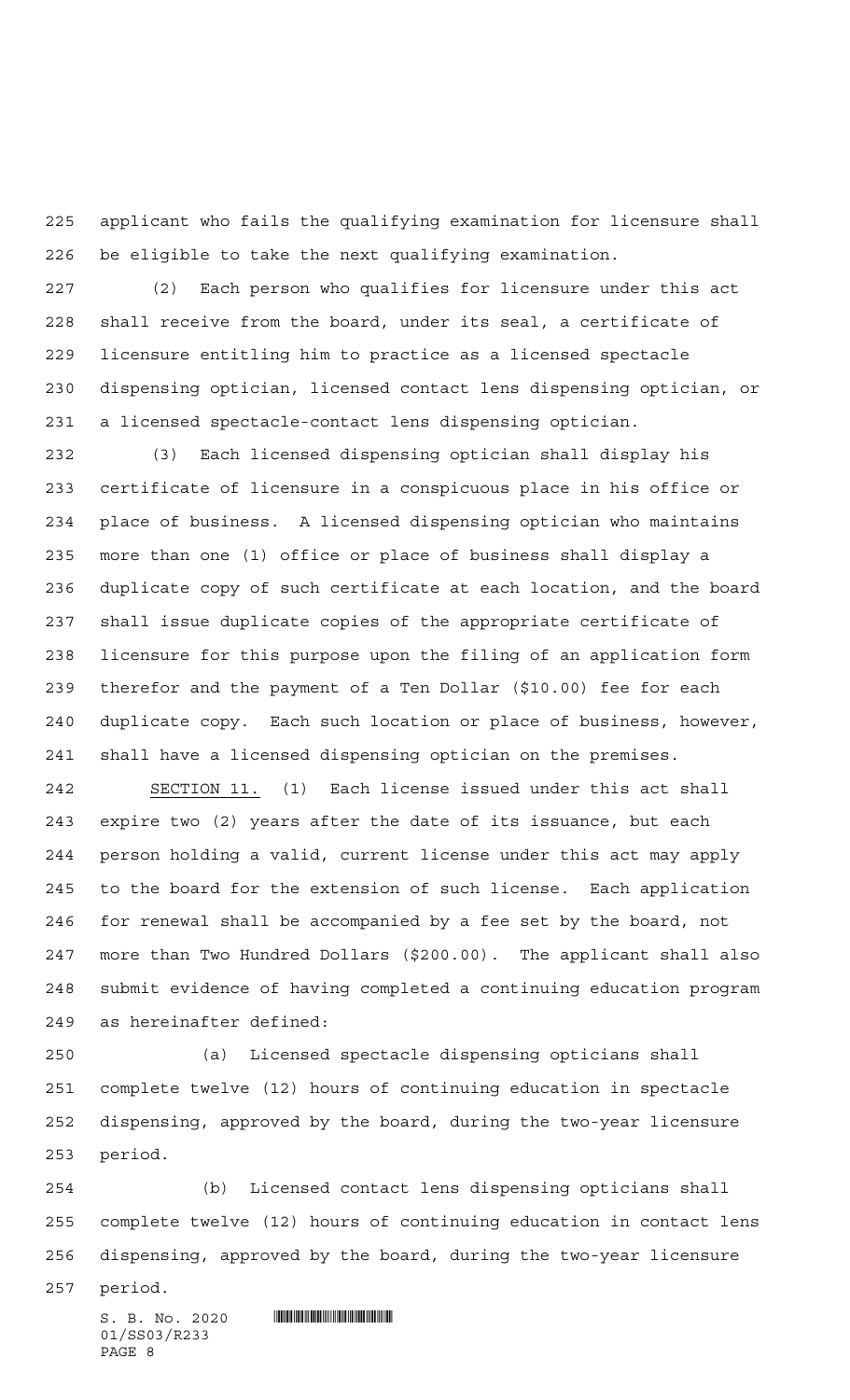(c) Licensed spectacle-contact lens dispensing opticians shall have completed eighteen (18) hours of continuing education, at lease twelve (12) of which must be contact lens hours in the subjects designated under paragraphs (a) and (b) of this subsection.

 (2) In the event the renewal registration fee is not paid as herein specified, or the required continuing education hours have not been satisfied, the board may revoke such license; however, the holder thereof may be reinstated by complying with the conditions set forth in this act.

 (3) No license shall be revoked without giving sixty (60) days' notice to the delinquent applicant who, within such period, shall have the right to renew such license upon completion of the required continuing education hours and payment of the renewal fee with a penalty of not more than Fifteen Dollars (\$15.00).

 SECTION 12. (1) Persons licensed under this act may utilize apprentices to engage in ophthalmic dispensing as defined herein under their supervision and at the same location where the licensed person dispenses, except that no licensed ophthalmic dispenser shall supervise more than two (2) apprentices. Apprentices may be employed upon submission of an application for registration to the board.

 (2) Persons licensed under this act may employ other ancillary personnel to perform clerical and office duties. Such personnel need not register as apprentices.

 SECTION 13. An applicant for licensure as a dispensing optician who is currently licensed in another state shall be accorded the full privileges of practice within this state, upon the payment of a Two Hundred Dollar (\$200.00) fee and the submission of a certified copy of the license or certificate issued by such other state, without the necessity of examination, if the board determines that the applicant meets the criteria of Section 9 of this act.

 $S. B. No. 2020$  .  $\blacksquare$ 01/SS03/R233 PAGE 9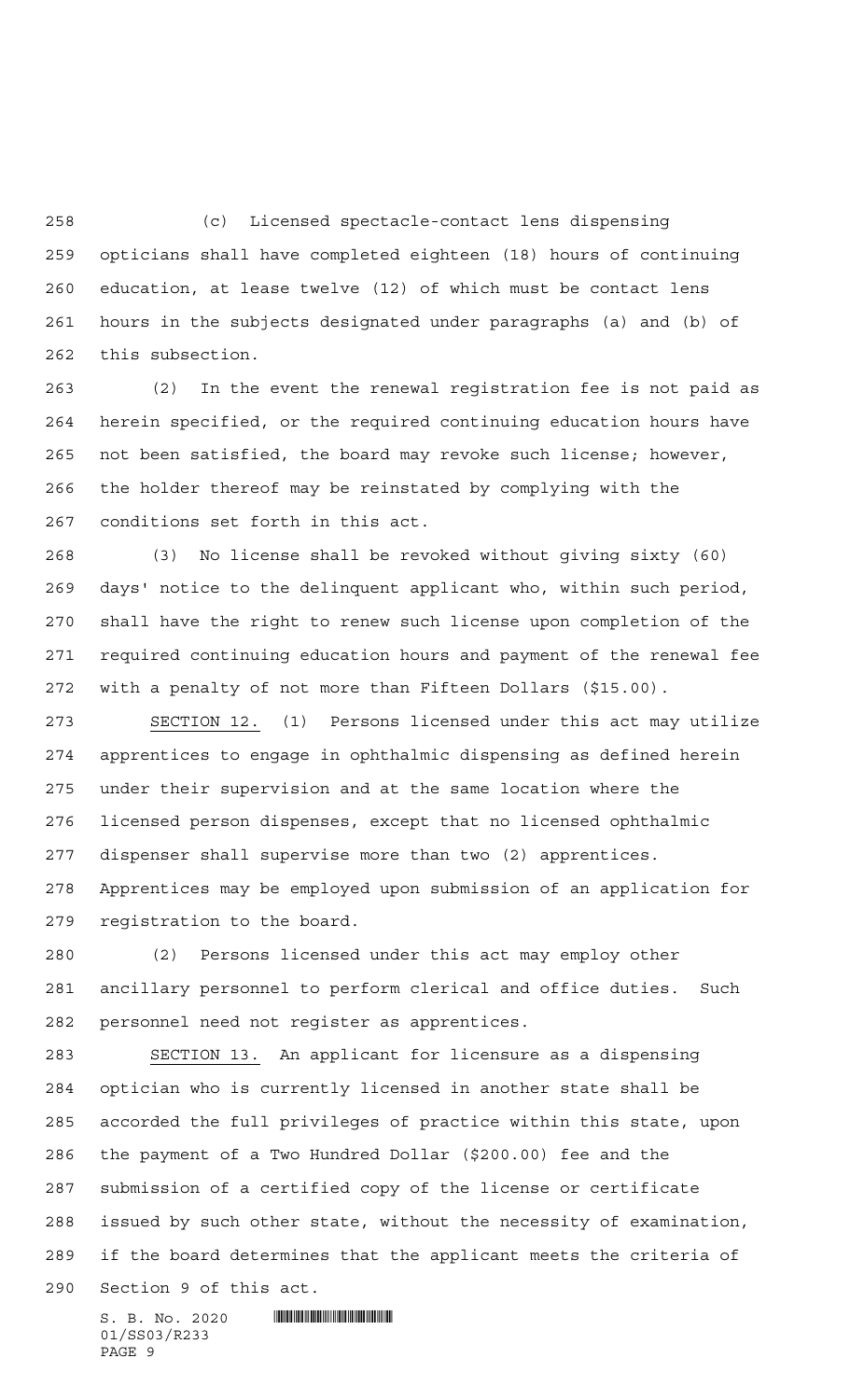SECTION 14. After each licensed contact lens dispensing optician has dispensed contact lenses pursuant to the written prescription of a licensed physician or a licensed optometrist, the licensee shall, in writing, immediately inform the patient to return back to the prescribing physician or optometrist for final evaluation.

SECTION 15. (1) This act does not apply to:

 (a) Any physician licensed by the State Medical Board, or to persons while in the employment and under the supervision of a physician.

 (b) Licensed optometrists, or persons while in the employment and under the supervision of an optometrist.

 (2) Nothing in this act shall prevent or restrict any individual, firm or corporation from employing, or from engaging in optical dispensing through, persons licensed or registered under such act. Nothing in this act shall be construed to authorize or permit any person to hold himself out as being able, or offer, undertake or attempt, by any means or method, to examine eyes, or to diagnose, treat, correct, relieve, operate or prescribe for any human ailment, deficiency, deformity, disease, injury, pain or physical condition. Nothing in this act shall be construed to impede, limit, prevent or restrict the furnishing, selling or supplying of any commodities or services by any manufacturer, wholesaler, jobber, vendor or distributor of any commodities or services to any manufacturer, wholesaler, jobber, vendor or distributor thereof, or to, or as agent for any physician, optometrist or dispensing optician, or to any clinic, infirmary or hospital, or to any school, college or university. Nothing in this act shall be construed to prohibit an unlicensed person from performing merely mechanical work upon inert materials in an optical office or laboratory. The services and appliances relating to optical dispensing shall be dispensed, furnished or supplied to the intended wearer or user thereof only upon

 $S. B. No. 2020$  .  $\blacksquare$ 01/SS03/R233 PAGE 10